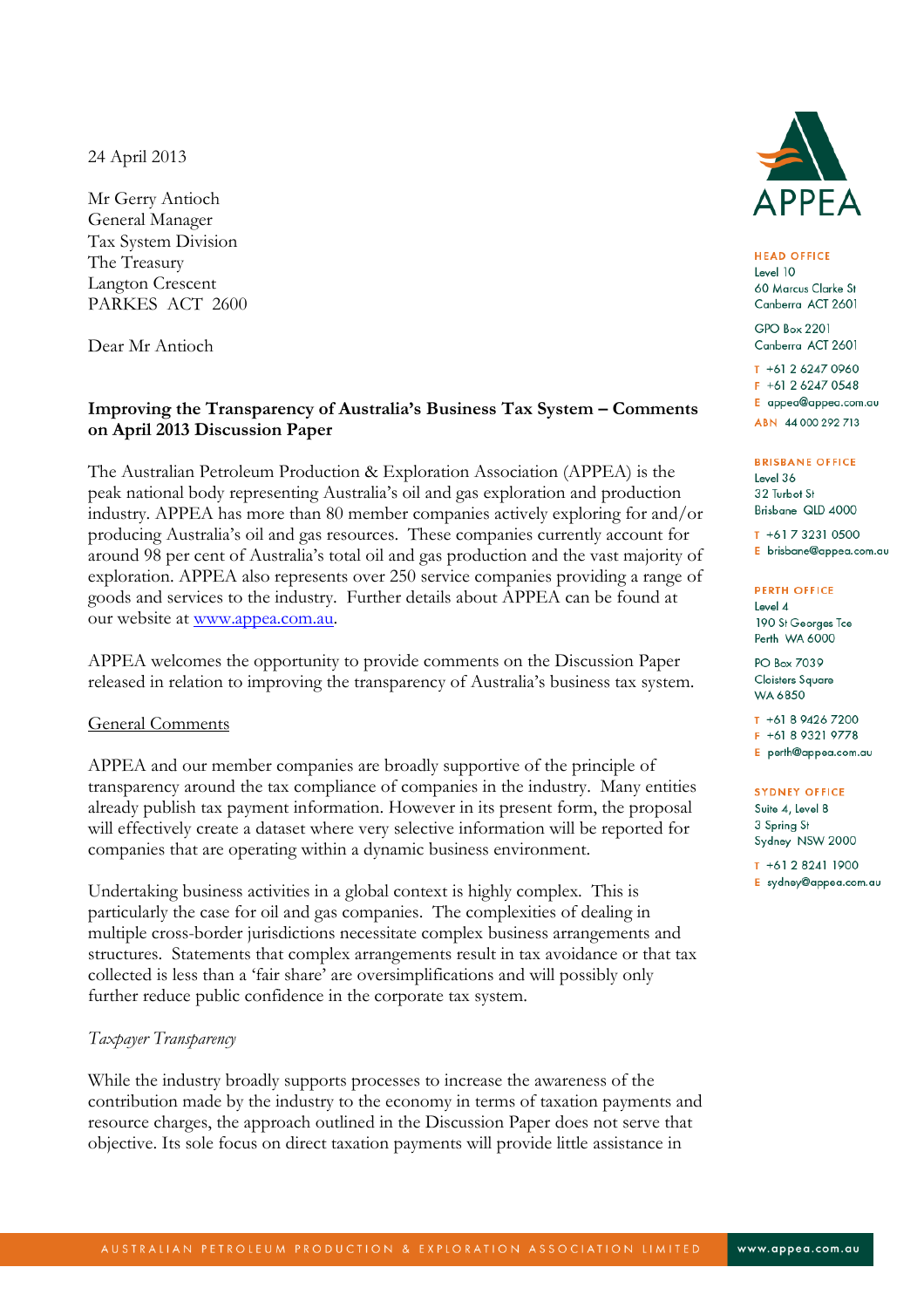observers making informed judgements about the contribution and activities of individual taxpayers (see further comments below). In addition, the release of information from a number of companies in the industry that are effectively "single project entities" will present commercial sensitivities due to identification of individual project metrics. As an extension of this concern, it will potentially create complexities within joint ventures, where the size of interests can vary within individual projects, and where some companies may be captured by an arbitrary threshold, while others may not.

### *Federal Budget*

APPEA has been a long term advocate of the need for the community to be aware of the taxation contributions made by the industry. A key output of the annual survey of the financial performance of the petroleum industry undertaken by APPEA is an aggregation of the total payments made by the industry, broken into the categories of company tax, petroleum resource rent (PRRT) and other resource taxes (petroleum royalties, production excise and other resource taxes). The survey has been undertaken since 1987-88, with all results being publicly released.

Historically, the quantum of resource taxation payments made by the industry in the form of federal petroleum royalties, crude oil production excise and PRRT was published in the annual budget papers. However, federal petroleum royalties and crude oil production excise collections are effectively no longer disclosed in budget. In addition, and of more recent times, the quantum of PRRT payments has not been disclosed, instead being aggregated with mineral resource rent tax (MRRT) payments.

APPEA does not support the aggregation of MRRT and PRRT payments. We would rather see the aggregated disclosure of the total quantum of petroleum resource charges (PRRT, production excise and federal royalties) in the annual budget papers as a single line item to more accurately reflect the resource charge contribution made by the sector to the Federal Government.

### *Cost of Compliance*

The comment that all information would be able to be obtained from tax returns and therefore there will be "no additional compliance costs are placed on taxpayers" is misleading. Any anomalies from amounts reported or understanding of the genuine tax position of a company will need to be explained by taxpayers to the public or through any process of parliamentary scrutiny, which would by its very nature result in significant compliance costs.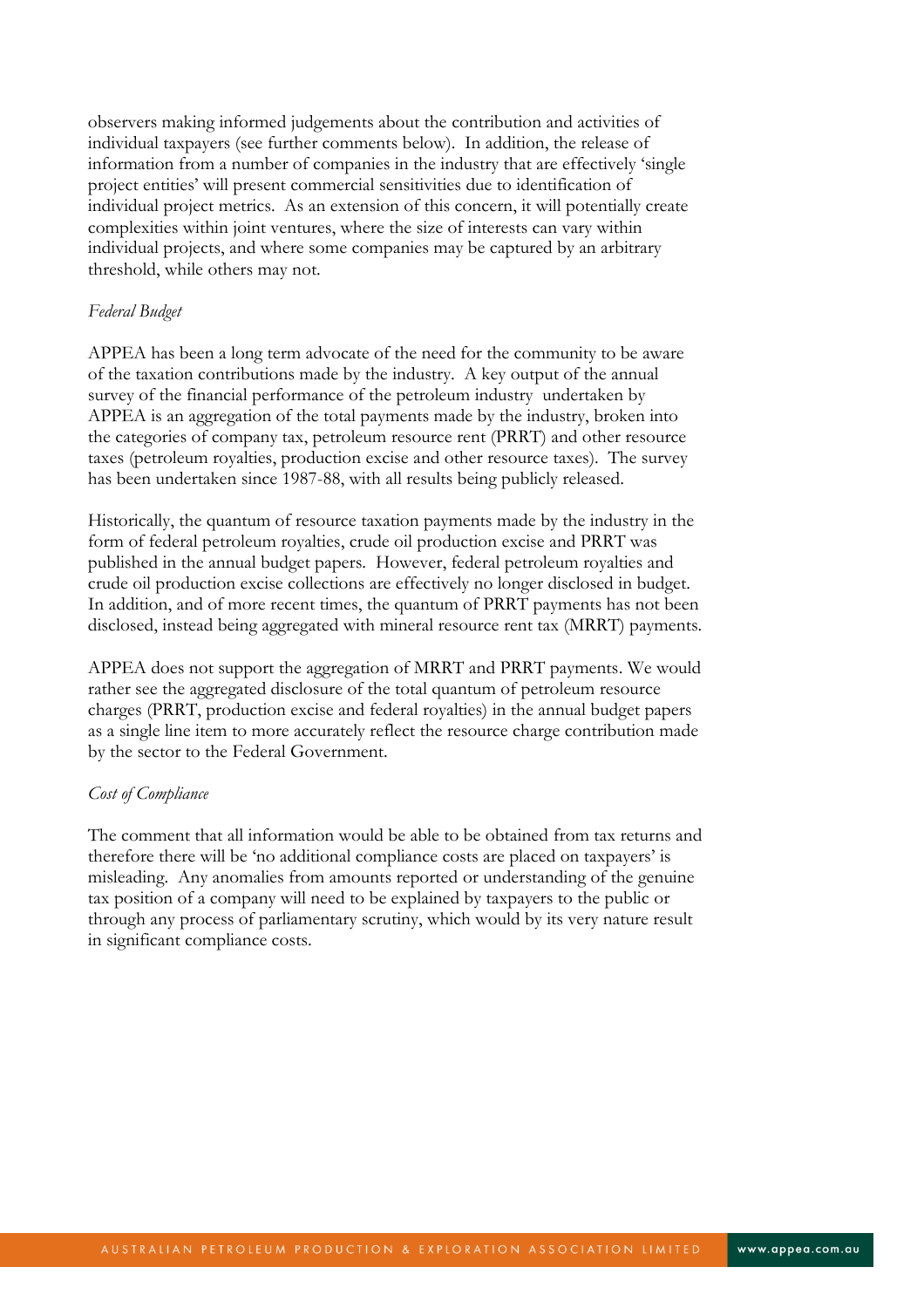### *Tax Expenditure Estimates*

A related matter is the current process for the release of annual tax expenditure estimates by Treasury. There is a growing concern in relation to the lack of rigor and transparency of the processes associated with calculating tax expenditure estimates. For example, a number of estimates generated for key revenue items either fail to articulate any appropriate benchmarks that are used to ascertain an estimate (in the case of the immediate deductibility of exploration costs for income purposes) or use assumptions that seem at odds with real world practice (e.g., the use of the long term bond rate as the rate to reflect risk in investments in oil and gas operations for benchmarking the operation of the PRRT). APPEA recommends that a review (as a matter of priority) is commenced into processes for the calculation of tax expenditure estimates.

### *Perceptions about the Tax System*

As a result of the above, the proposed reporting could potentially create negative community sentiment that the tax system is not fair (when it is fact operating as intended) and could therefore have the opposite impact of the intent of the broader proposal.

# Specific Comments on the Discussion Paper

# *Reporting at the Australian Business Number (ABN) Level*

For a number of commercial reasons, companies may choose or indeed may be required to undertake their project related activities using different ABN"s. Any reporting should aggregate activities to the Group level for the relevant entity.

# *Taxpayer Threshold*

The taxpayer threshold of \$100 million per annum in the oil and gas industry is considered too low. There are in excess of 20 companies with interests in oil and gas projects in Australia that would exceed this threshold, many of which are Australian based companies. We note the clear implication in the Assistant Treasurer"s Media Release is for the application of the obligation for the reporting of tax paid to apply to large multinational companies:

*""Large multinational companies that use complex arrangements and contrived corporate structures to avoid paying their fair share of tax should not be able to hide behind a veil of secrecy",*

In the context of the development of the details of the policy, an objective is:

*"how the policy could best be designed to cover large and multinational businesses, including whether a threshold test would be appropriate;"*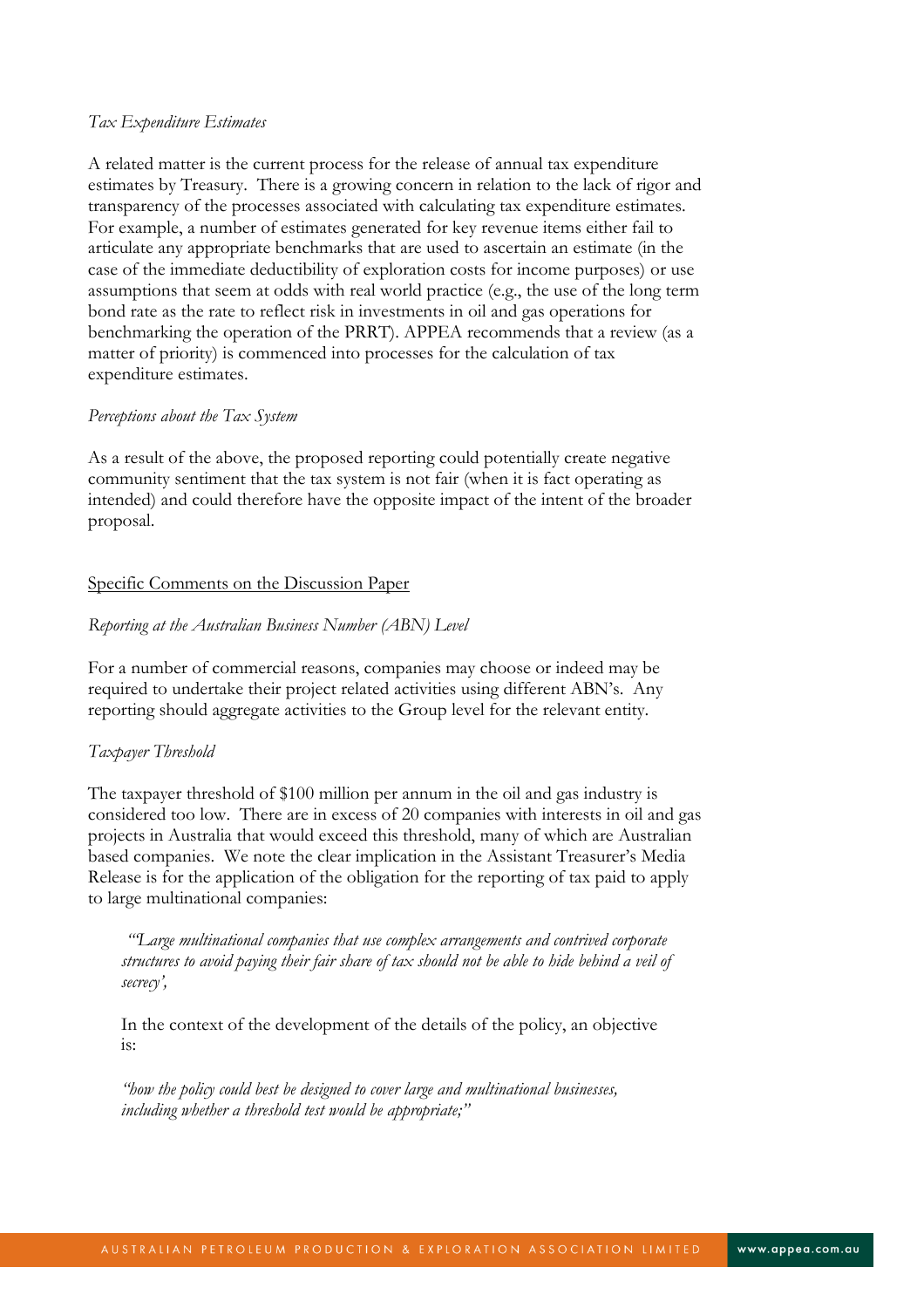We therefore believe that a higher threshold that more realistically reflects the size of operations undertaken in the oil and gas sector would be more appropriate. This could be set at \$500 million per annum.

Furthermore, we note the following statement on page 8 of the Discussion Paper in regard to what constitutes "total income":

*"Although the concept of an entity"s "total income" is not defined in the tax laws, it is envisaged that the Commissioner would use the information currently disclosed by corporate tax entities at question six of the company income tax return. This question aims to identify the entity"s total gross income for accounting purposes. As such, total income may include amounts of exempt income, non-assessable and non-exempt income and foreign source income. It may also include extraordinary amounts of revenue such as net domestic or foreign source gains arising from events outside the ordinary operations of the entity. This means that an entity"s total income is broader than the taxation concepts of ordinary income and statutory income, as referred to in section 6-1 of the Income Tax Assessment Act 1997. It is also broader than common notions of an entity"s turnover."*

If the objective of the policy is to ensure that large companies are paying their "fair share of tax', then the inclusion in the definition of "total income", of "income" that is outside the scope of the ordinary meaning of income and statutory income seems at odds with this objective.

# *Context of Reportable Data*

In large scale capital intensive industries, there is often a considerable time lag between projects expenditures/construction and the derivation of a project"s initial cash flows. This is further exacerbated where companies are required to undertake extensive exploration programs to prove-up reserves of oil and/or gas. The reporting of nil taxation payments where a taxpayer is utilising carry-forward tax losses is likely to lead to inaccurate perceptions of the effective tax rate of entities. This is because the disclosure proposals do not adequately address the impact of carry-forward tax losses.

This issue would also be exacerbated by the process of only reporting for years where an entity reports total income over the threshold. That is, the years where taxpayers generate operating losses (and therefore tax losses) would not be visible to the public. However, future years where income increases above the threshold would be reported, although it is possible that a lower taxable income will be reported due to the utilisation of tax losses incurred in prior periods. From the reporting by the Commissioner, it would simply look as though the entity has a low effective tax rate. The outcome is that the provision of such information is more misleading that being informative.

Furthermore, there could also be unintended confusion where corporate groups are comprised of multiple taxpayers, especially where headline profits from ASX or